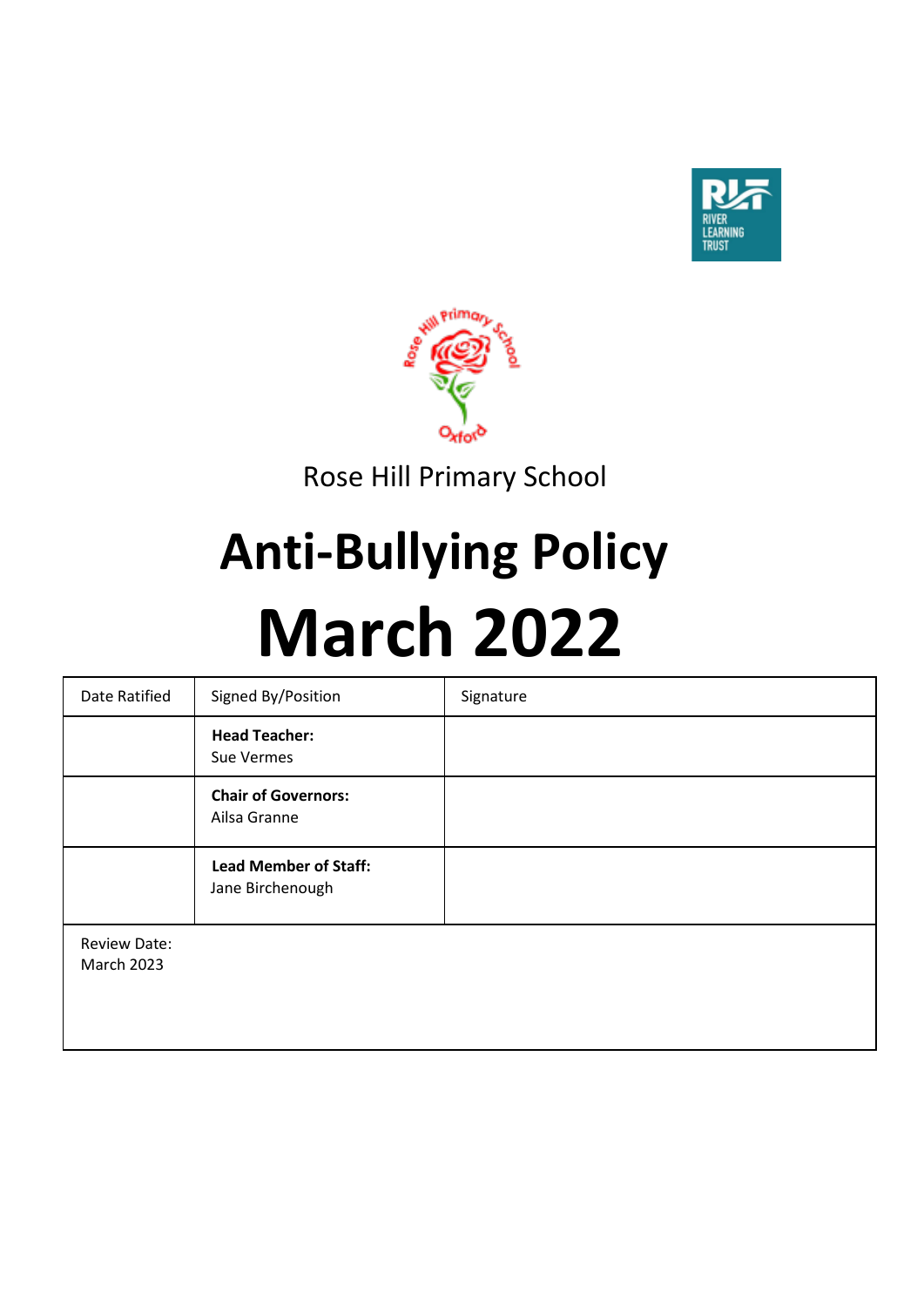**At Rose Hill Primary School we firmly believe that every child in our care has the right to feel safe, secure and happy in school and in all school activities. We recognise the seriousness of all forms of bullying and the deeply damaging impact it can have on those involved. We recognise the value of talking about bullying and of equipping children with strategies for dealing with bullying should they encounter it.** 

This policy is based on DfE guidance:

"Preventing and Tackling Bullying" July 2017

https://assets.publishing.service.gov.uk/government/uploads/system/uploads/attachment\_data/file/623895/Preventing\_and\_t ackling\_bullying\_advice.pdf and supporting documents.

It also considers the DfE statutory guidance "Keeping Children Safe in Education" 2021 ttps://assets.publishing.service.gov.uk/government/uploads/system/uploads/attachment\_data/file/912592/Keeping\_children\_s afe in education Sep 2020.pdf and

'Sexual violence and sexual harassment between children in schools and colleges' guidance. https://www.gov.uk/government/publications/sexual-violence-and-sexual-harassment-between-children-in-schools-and-college s

The setting has also read Childnet's "Cyberbullying: Understand, Prevent and Respond: Guidance for Schools." https://www.childnet.com/resources/cyberbullying-guidance-for-schools

#### **Policy Objectives**

This policy outlines what Rose Hill Primary School will do to prevent and tackle all forms of bullying. The policy has been adopted with the involvement of the whole school community. School has been working with Equaliteach ( 2021-2022) who provide equality, inclusion and diversity training and consultancy to schools https://equaliteach.co.uk/ Rose Hill Primary School is committed to developing an anti-bullying culture any form of bullying of children or young people or adults is not tolerated in any form.

# **Links with other school policies and practices**

This policy links with several school policies, practices and action plans including:

- Behaviour and Relationships policy.
- Complaint's policy
- Safeguarding and Child Protection policy
- Online Safety
- Acceptable Users Policy
- Curriculum policies
- Equality Impact Statement
- Spiritual, Moral, Social, Cultural Policy

# **Links to legislation**

There are several pieces of legislation which set out measures and actions for schools in response to bullying, as well as criminal and civil law. These may include (but are not limited to):

- The Education and Inspection Act 2006, 2011
- The Equality Act 2010
- The Children Act 1989

# **Protected characteristics from the Equality Act 2010**

It is against the law to discriminate against someone because of:

- [age](https://www.equalityhumanrights.com/en/equality-act/protected-characteristics#age)
- [disability](https://www.equalityhumanrights.com/en/equality-act/protected-characteristics#disability)
- [gender reassignment](https://www.equalityhumanrights.com/en/equality-act/protected-characteristics#reassignment)
- [marriage and civil partnership](https://www.equalityhumanrights.com/en/equality-act/protected-characteristics#marriage)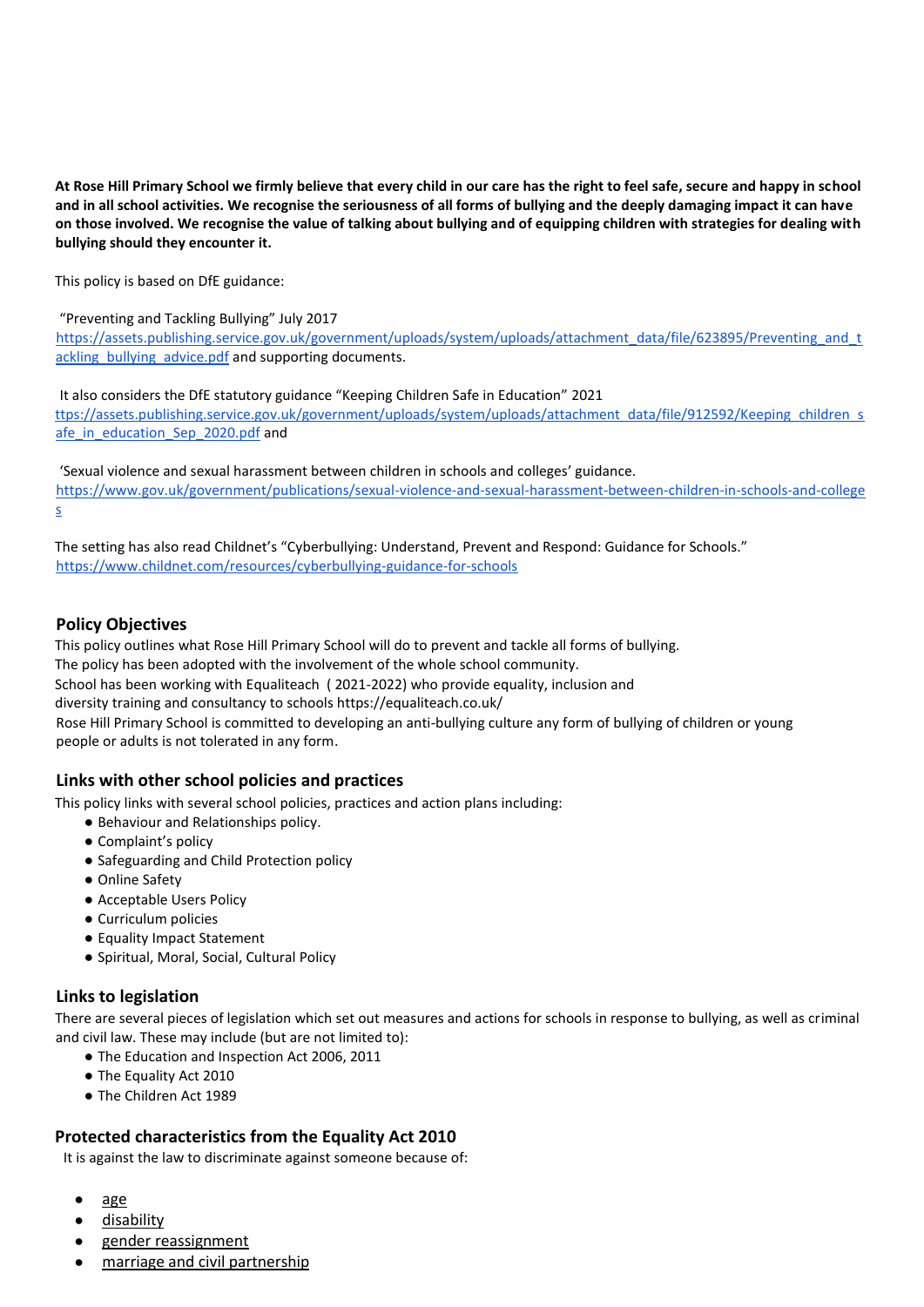- [pregnancy and maternity](https://www.equalityhumanrights.com/en/equality-act/protected-characteristics#pregmat)
- [race](https://www.equalityhumanrights.com/en/equality-act/protected-characteristics#race)
- [religion or belief](https://www.equalityhumanrights.com/en/equality-act/protected-characteristics#rob)
- [sex](https://www.equalityhumanrights.com/en/equality-act/protected-characteristics#sex)
- [sexual orientation](https://www.equalityhumanrights.com/en/equality-act/protected-characteristics#lgb)

# **Responsibilities**

It is the responsibility of:

- The headteacher to communicate this policy to the school community, to ensure that disciplinary measures are applied fairly, consistently, and.
- Governors to take a lead role in monitoring and reviewing this policy.
- All staff, including governors, senior leadership, teaching and non-teaching staff, to support, uphold and implement this policy accordingly.
- Parents/carers to support their children and work in partnership with the school.
- Children to abide by the policy.

# **What is Bullying?**

Bullying can be defined as **"***behaviour by an individual or a group, repeated over time, that intentionally hurts another individual either physically or emotionally.''* (DfE "Preventing and Tackling Bullying," July 2017)

Bullying can include name calling, taunting, mocking, making offensive comments; kicking; hitting; taking belongings; producing offensive graffiti; gossiping; excluding people from groups and spreading hurtful and untruthful rumours.

This includes the same unacceptable behaviours expressed online, sometimes called online or cyberbullying. This can include sending offensive, upsetting and inappropriate messages by phone, text, instant messenger, through gaming, websites, social media sites and apps, and sending offensive or degrading photos or videos.

Bullying can happen to anyone. This policy covers all types and forms of bullying including:

- Bullying related to physical appearance
- Bullying of young carers, children in care or otherwise related to home circumstances
- Bullying related to physical/mental health conditions
- Physical bullying
- Emotional bullying
- Sexual bullying
- Bullying via technology, known as online or cyberbullying
- Prejudicial bullying (against people/children with protected characteristics)
- Bullying related to race, religion, faith, and belief and for those without faith
- Bullying related to ethnicity, nationality, or culture
- Bullying related to Special Educational Needs or Disability (SEND)
- Bullying related to sexual orientation (homophobic/biphobic bullying)
- Gender based bullying, including transphobic bullying
- Bullying against teenage parents (pregnancy & maternity under the Equality Act 2010)

# **School Ethos**

At Rose Hill, we view behaviour as a means of communication, and negative behaviour - including bullying - can be a form of communicating a need or emotion.



Bullying is a small part of the possible forms of negative behaviour, specifically in that it is intentionally targeted and persistent. **It is important to note that although a report of negative behaviour is deemed through investigation not to be bullying, that does not mean it is less important to staff or that there is less need to resolve the issue.** We take all reports of negative behaviour very seriously, and ensure that all incidents are recorded and followed up and plans put in place to ensure needs are met in the future.

The Rose Hill Primary School community recognises that all forms of bullying, especially if left unaddressed, can have a devastating effect on individuals; it can create a barrier to learning and have serious consequences for mental wellbeing.

By effectively preventing and tackling bullying, our school can help to create a safe and disciplined environment where pupils are able to learn and fulfil their potential.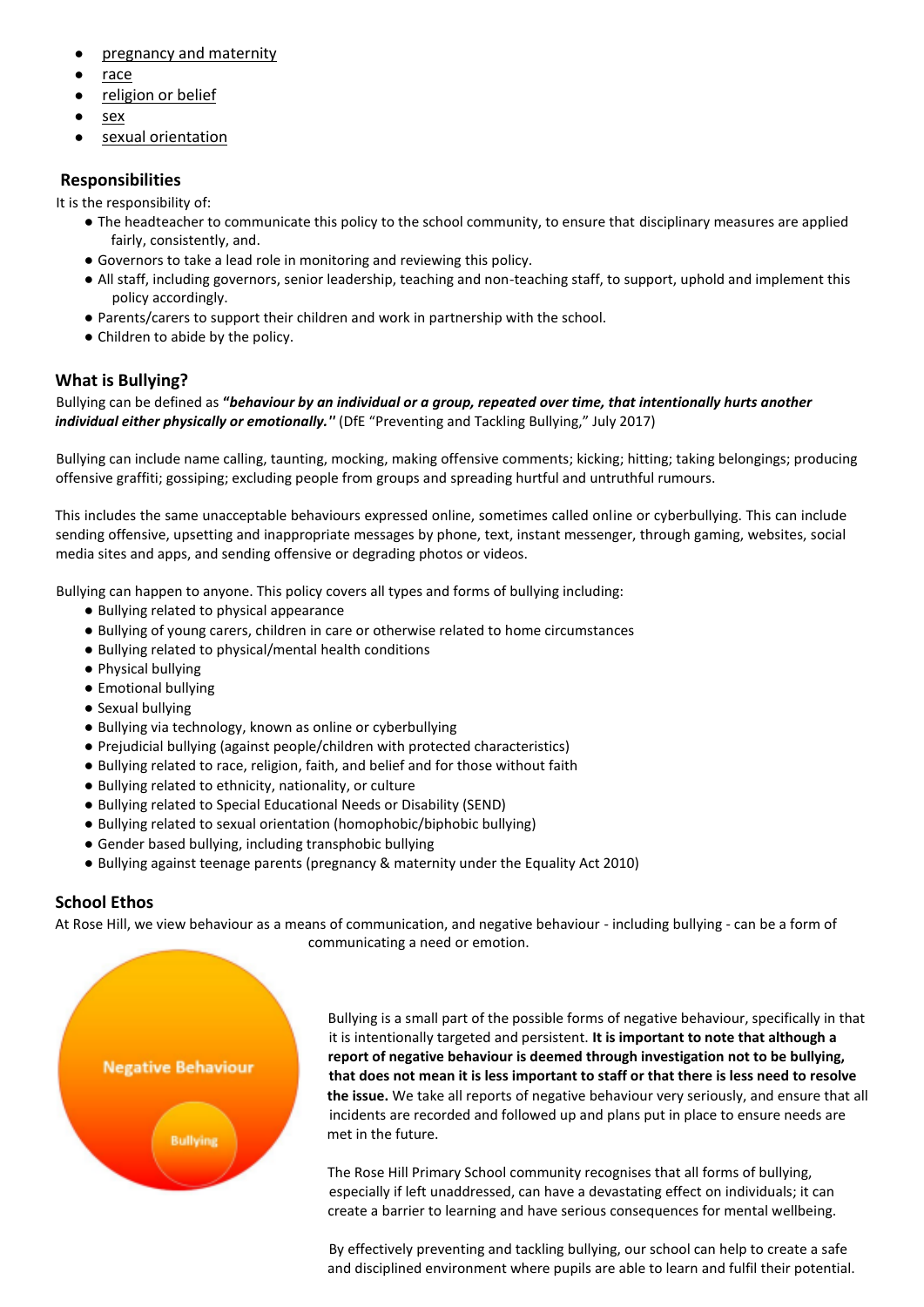Our Community:

- Monitors and reviews our anti-bullying policy and practice on a regular basis.
- Supports staff to promote positive relationships to help prevent bullying.

● Recognises that some members of our community may be more vulnerable to bullying and its impact than others; this may include children with SEND. Being aware of this will help us to develop effective strategies to prevent bullying from happening and provide appropriate support, if required.

● Will intervene by identifying and tackling bullying behaviour appropriately and where possible using a restorative approach

● Ensures our children are aware that bullying concerns will be dealt with sensitively and effectively; that everyone should feel safe to learn and abide by the anti-bullying policy.

● Requires all members of the community to work with the school to uphold the anti-bullying policy.

● Recognises the potential impact of bullying on the wider family of those affected so will work in partnership with parents/carers regarding all reported bullying concerns and will seek to keep them informed at all stages.

- Will deal promptly with grievances regarding the school's response to bullying in line with our complaints policy
- Seeks to learn from good anti-bullying practice elsewhere.
- Utilises support from the Local Authority and other relevant organisations when appropriate.

#### **Responding to Bullying**

At Rose Hill, we follow a restorative approach to responding to incidents of bullying.

Children are supported to understand the feelings that led to the incident or incidents. They are helped to think about how to make restoration to anyone who was hurt physically or emotionally by their actions. When ready, the children are brought together to talk and express their feelings in a safe and supportive environment, and encouraged to talk jointly about what will make the situation better.

#### **Cyberbullying**

The Fixit Approach will be applied to all forms of bullying, including cyberbullying. However, for serious cyberbullying concerns, especially in illicit or illegal circumstances or if a criminal offence has been committed, the school may also inform the police and/or seek advice from social care.

Incidents of Cyberbullying are recorded on our safeguarding system of record keeping. Parents and carers would always be informed.

At Rose Hill Primary School, we take steps to ensure that children and staff are safe online, and online safety forms part of our curriculum. Please refer to our Online Safety Policy for more information.

#### **Prejudiced Bullying**

At Rose Hill Primary School we take any form of prejudiced bullying very seriously. Prejudiced-based bullying is when bullying behaviour is motivated by prejudice based on an individual's actual or perceived identity; it can be based on an individual's actual or perceived identity; it can be based on characteristics unique to a child or young person's identity or circumstance. We will always seek to support the child who has been exposed to prejudiced bullying but also work with the child who is displaying such behaviours. This could also include a whole class discussion as well. Parents and Carers would always be contacted during such an incident. Incidents of prejudiced behaviour are recorded on our safeguarding system of record keeping.

We are proud to say that several members of our School Council have attended the Agents for Change training by Equaliteach. The role of Agents of Change is to promote the idea of respectful relationships within the school and community with reference to tackling Identity based bullying

#### **Supporting adults**

Our school takes measures to prevent and tackle bullying among pupils; however, it is equally important to recognise that bullying of adults, including staff and parents, whether by children, parents/carers, or other staff members, is unacceptable.

Adults who have been bullied or affected will be supported by:

● Offering an immediate opportunity to discuss the concern with the designated safeguarding lead, a senior member of staff and/or the headteacher.

● Advising them to keep a record of the bullying as evidence and discuss how to respond to concerns and build resilience, as appropriate.

● Where the bullying takes place off school site or outside of normal school hours (including online), the school will still investigate the concern and ensure that appropriate action is taken in accordance with the schools' behaviour and discipline policy.

- Reporting offensive or upsetting content and/or accounts to the service provider, where the bullying has occurred online.
- Reassuring and offering appropriate support.
- Working with the wider community and local/national organisations to provide further or specialist advice and guidance.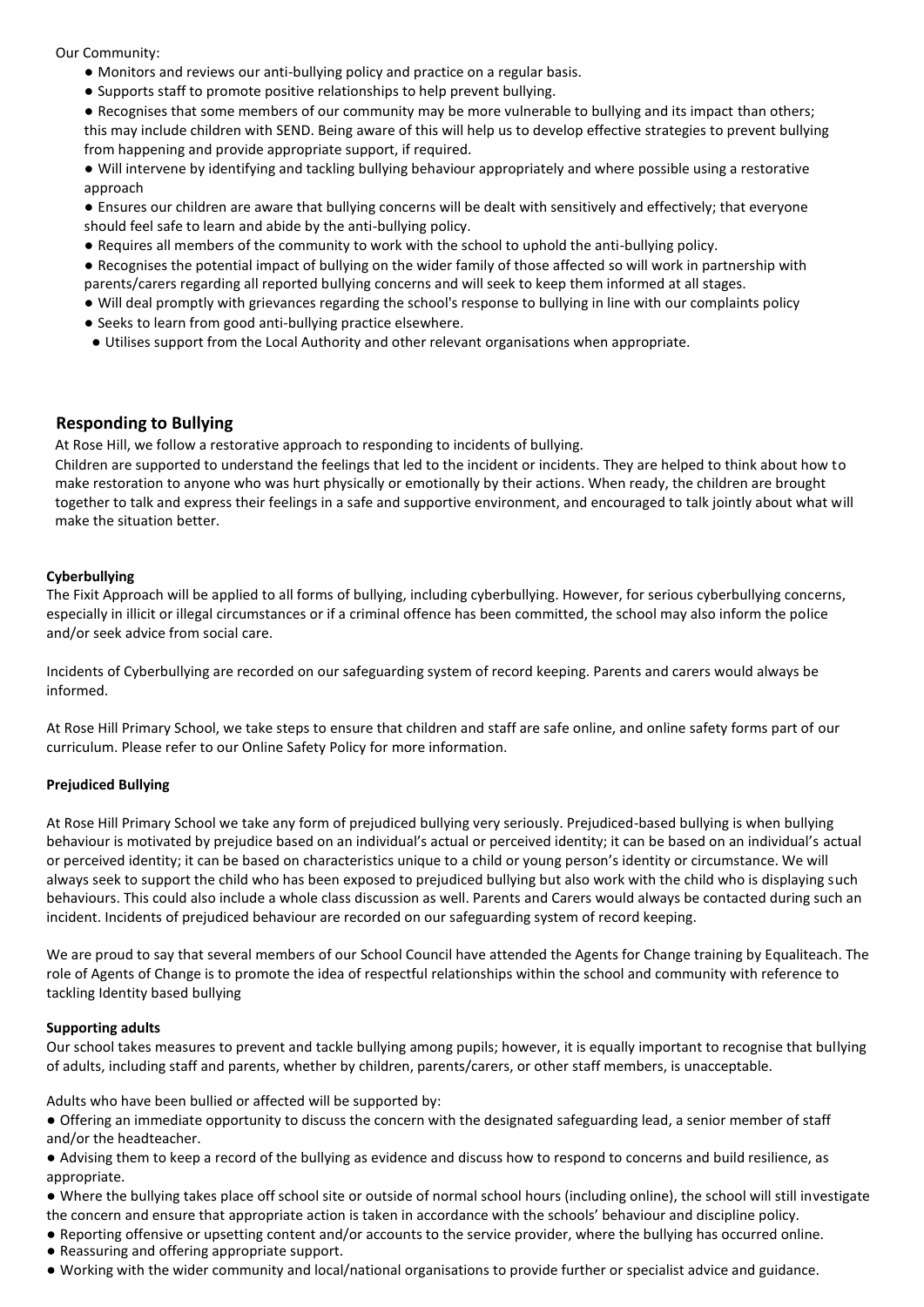Adults who have perpetrated the bullying will be helped by:

● Discussing what happened with a senior member of staff and/or the headteacher to establish the concern.

● Establishing whether a legitimate grievance or concern has been raised and signposting to the school's official complaints procedures.

- Instigating disciplinary, civil, or legal action as appropriate or required.
- If online, requesting that content be removed.

#### **Preventing Bullying**

**Environment** 

The whole school community will:

- Create and support an inclusive environment which promotes a culture of mutual respect, consideration, and care for others, which will be upheld by all.
- Recognise that bullying can be perpetrated or experienced by any member of the community, including adults and children (peer on peer abuse).
- Recognise the potential for children with SEN and disabilities to be disproportionally impacted by bullying and will implement additional pastoral support as required.
- Openly discuss differences between people that could motivate bullying, such as: children with different family situations, such as looked after children or those with caring responsibilities, religion, ethnicity, disability, gender, sexuality, or appearance related difference.
- Challenge practice and language (including 'banter') which does not uphold the school values of tolerance, nondiscrimination, and respect towards others.
- Be encouraged to use technology, especially mobile phones, and social media, positively and responsibly.
- Work with staff, the wider community, and outside agencies to prevent and tackle concerns including all forms of

prejudice-driven bullying.

Celebrate success and achievements to promote and build a positive school ethos.

#### **Policy and Support**

The whole school community will:

- Provide a range of approaches for children, staff, and parents/carers to access support and report concerns.
- Regularly update and evaluate our practice to consider the developments of technology and provide up-to-date advice and education to all members of the community regarding positive online behaviour.
- Take appropriate, proportionate, and reasonable action, in line with existing school policies, for any bullying brought to the schools' attention, which involves or affects children, even when they are not on school premises; for example, when using phones, social media at home etc.
- Implement appropriate disciplinary sanctions; the consequences of bullying will reflect the seriousness of the incident, so that others see that bullying is unacceptable.
- Use a variety of techniques to resolve the issues between those who bully, and those who have been bullied.

#### **Education and Training**

The school community will:

- Train all staff, including teaching staff, support staff (e.g., administration staff, lunchtime support staff and site support staff) and pastoral staff, to identify all forms of bullying and take appropriate action, following the school's policy and procedures, including recording and reporting incidents.
- Consider a range of opportunities and approaches for addressing bullying throughout the curriculum and other activities, such as: through our weekly values, through displays, assemblies, peer support, the School Council, etc.

● Collaborate with other local educational settings as appropriate, and during key times of the year, for example during transition.

● Ensure anti-bullying has a high profile throughout the year, reinforced through key opportunities such as anti-bullying Week.

● Provide systematic opportunities to develop children's social and emotional skills, including building their resilience and self-esteem.

#### **Involvement of children**

We will:

- Involve children in policy writing and decision making, to ensure that they understand the school's approach and are clear
- about the part they play in preventing bullying.
- Regularly canvas children and views on the extent and nature of bullying.
- Ensure that all children know how to express worries and anxieties about bullying.
- Ensure that all children are aware of the range of sanctions which may be applied against those engaging in bullying
- Involve children in anti-bullying campaigns in schools and embedded messages in the wider school curriculum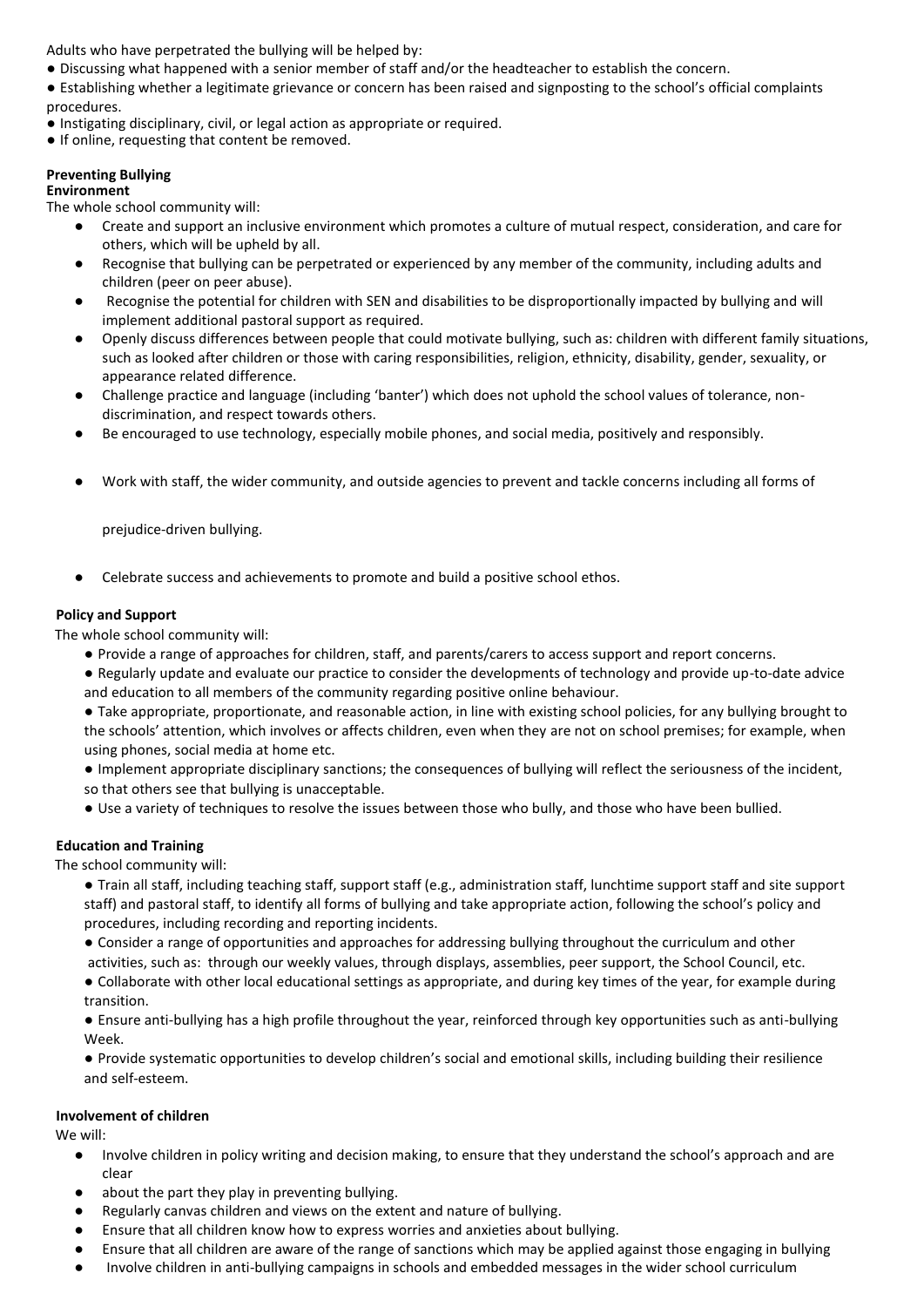- Publicise the details of internal support, as well as external helplines and websites.
- Offer support to pupils who have been bullied and to those who are bullying to address the problems they have.
- Enabling the members of the School Council to play a crucial part in having their voices heard regarding ideas about how to tackle bullying.

#### **Involvement and liaison with parents and carers**

We will:

- Take steps to involve parents and carers in developing policies and procedures, to ensure they are aware that the school does not tolerate any form of bullying.
- Make sure that key information about bullying (including policies and named points of contact) is available to parents/carers in a variety of formats, including via the school website
- Ensure all parents/carers know who to contact if they are worried about bullying and where to access independent advice.
- Work with all parents/carers and the local community to address issues beyond the school gates that give rise to bullying.
- Ensure that parents work with the school to role model positive behaviour for pupils, both on and offline.
- Ensure all parents/carers know about our complaints procedure and how to use it effectively, to raise concerns in an appropriate manner.

#### **Monitoring and review: putting policy into practice**

- The school will ensure that they regularly monitor and evaluate mechanisms to ensure that the policy is being consistently applied.
- Any issues identified will be incorporated into the school's action planning.
- The headteacher will be informed of bullying concerns, as appropriate.
- The Headteachers Report to Governors will include a breakdown of any incidents of bullying.

# **Useful Links and Supporting Organisations**

| <b>Anti-Bullying Alliance</b>                                         | www.anti-bullyingalliance.org.uk                                   |
|-----------------------------------------------------------------------|--------------------------------------------------------------------|
| Gendered Intelligence: Support with Identity<br><b>Based bullying</b> | https://genderedintelligence.co.uk/projects/kip/bullying/orgs.html |
| Childline                                                             | www.childline.org.uk                                               |
| <b>Family Lives</b>                                                   | www.familylives.org.uk                                             |
| Kidscape                                                              | www.kidscape.org.uk                                                |
| MindEd                                                                | www.minded.org.uk                                                  |
| <b>NSPCC</b>                                                          | www.nspcc.org.uk                                                   |
| The BIG Award                                                         | www.bullyinginterventiongroup.co.uk/index.php                      |
| <b>PSHE Association</b>                                               | www.pshe-association.org.uk                                        |
| <b>Restorative Justice Council</b>                                    | www.restorativejustice.org.uk                                      |
| The Diana Award                                                       | www.diana-award.org.uk                                             |
| Victim Support                                                        | www.victimsupport.org.uk                                           |
| <b>Young Minds</b>                                                    | www.youngminds.org.uk                                              |
| <b>Young Carers</b>                                                   | www.youngcarers.net                                                |
| The Restorative Justice Council                                       | www.restorativejustice.org.uk/restorative-practiceschools          |

#### **SEND**

| <b>Changing Faces</b> | www.changingfaces.org.uk |
|-----------------------|--------------------------|
| Mencap                | www.mencap.org.uk        |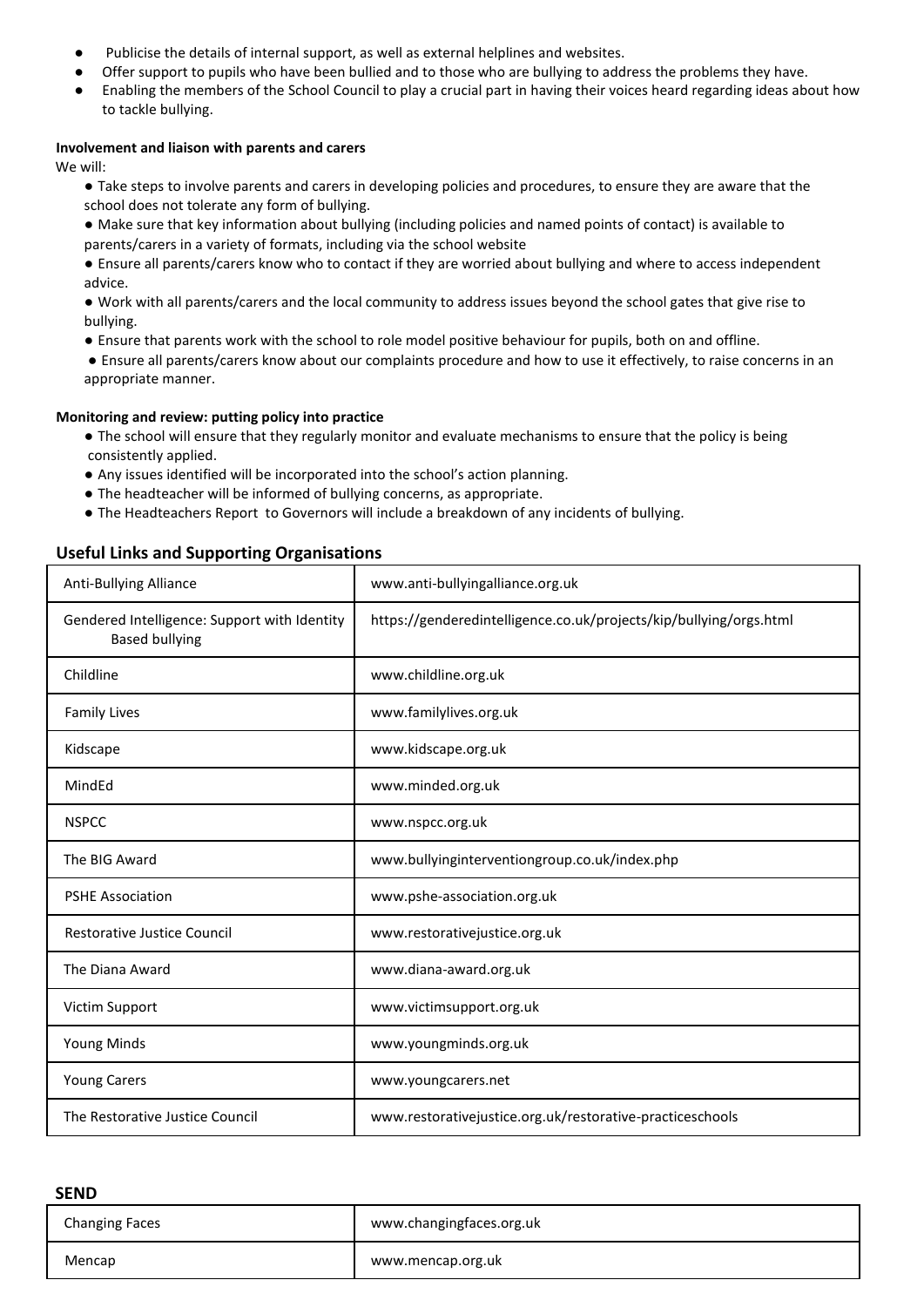| Anti-Bullying Alliance Cyberbullying<br>and children and young people with<br>SEN and disabilities | www.cafamily.org.uk/media/750755/cyberbullying and sen<br>d_- _module_final.pdf |
|----------------------------------------------------------------------------------------------------|---------------------------------------------------------------------------------|
| DfE: SEND code of practice                                                                         | www.gov.uk/government/publications/send-code-ofpractice-0-to-25                 |

# **Cyberbullying**

| Childnet                                                         | www.childnet.com                                                             |
|------------------------------------------------------------------|------------------------------------------------------------------------------|
| Internet Watch Foundation                                        | www.iwf.org.uk                                                               |
| Think U Know                                                     | www.thinkuknow.co.uk                                                         |
| UK Safer Internet Centre                                         | www.saferinternet.org.uk                                                     |
| The UK Council for Child Internet<br>Safety (UKCCIS)             | www.gov.uk/government/groups/uk-council-for-child-internet-safety-<br>ukccis |
| DfE 'Cyberbullying: advice for<br>headteachers and school staff' | www.gov.uk/government/publications/preventing-and-tackling-bullying          |
| DfE 'Advice for parents and carers<br>on cyberbullying'          | www.gov.uk/government/publications/preventing-and-tackling-bullying          |

# **Race, Religion and Nationality**

| <b>Anne Frank Trust</b>  | www.annefrank.org.uk       |
|--------------------------|----------------------------|
| Kick it Out              | www.kickitout.org          |
| Report it                | www.report-it.org.uk       |
| Stop Hate                | www.stophateuk.org         |
| Tell Mama                | www.tellmamauk.org         |
| Educate against Hate     | www.educateagainsthate.com |
| Show Racism the Red Card | www.srtrc.org/educational  |

**LGBT** 

| Barnardo's LGBT Hub | www.barnardos.org.uk/what we do/our work/lgbtq.htm |
|---------------------|----------------------------------------------------|
| Metro Charity       | www.metrocentreonline.org                          |
| <b>EACH</b>         | www.eachaction.org.uk                              |
| <b>Proud Trust</b>  | www.theproudtrust.org                              |
| Schools Out         | www.schools-out.org.uk                             |
| Stonewall           | www.stonewall.org.uk                               |

# **Sexual harassment and sexual bullying**